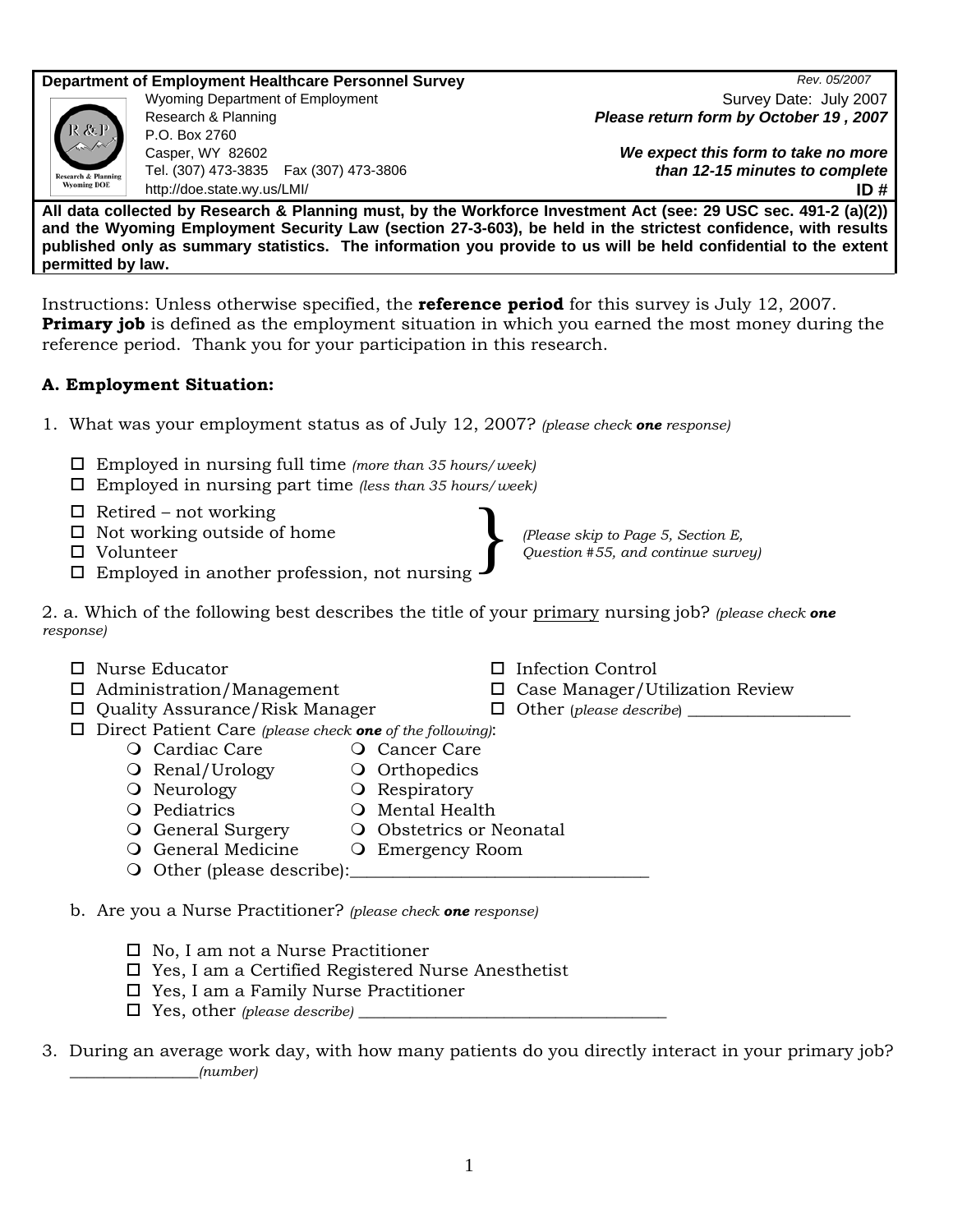4. Which of the following best describes your primary facility? *(please check one response)* 

 **Ambulatory Healthcare Services** *Ambulatory Healthcare Services provide healthcare services directly to ambulatory patients and do not usually provide inpatient services. Examples include offices of physicians, freestanding surgical centers, diagnostic laboratories, and home health care.* 

 **Hospitals** *Hospitals provide medical, diagnostic, and treatment services that include physician, nursing, and other health services to inpatients and specialized accommodation services to inpatients.* 

 **Nursing and Residential Care Facilities** *Nursing and residential care facilities provide residential care combined with nursing, supervisor, or other types of care as required by residents*.

 $\Box$  **Other** (please describe)

5. How many miles would you estimate you drove for work purposes other than commuting to your primary facility during the week of July 12, 2007? \_\_\_\_\_\_\_\_\_\_\_\_\_\_ *(number)*

6. Do you plan to leave employment with your primary facility within the next 12 months?

- $\Box$  Yes
- No *(skip to question #8)*

7. If you answered YES to question #6, what is your primary reason for leaving? *(please check one response)* 

- $\Box$  Taking another job in Healthcare  $\Box$  Continuing education
- Taking another job outside Healthcare Retiring *(skip to question #9)*
- Family status change Other *(please describe)* \_\_\_\_\_\_\_\_\_\_\_\_\_\_\_\_\_\_\_\_\_\_\_
- (e.g., marriage, divorce, birth of a child)
- $\Box$  Relocating
- 
- 
- 
- 8. When do you plan to retire from your primary facility: *(please check one response)*
	- $\Box$  In more than 1 year but less than 3 years
	- $\square$  In more than 3 years but less than 5 years
	- $\Box$  In more than 5 years
	- □ Don't know

9. Do you plan to continue working as a nurse after retiring from your primary facility?

- Yes Don't know
- $\square$  No
- 10. If you have a second job, is it in nursing? *(please check one response)*
	- $\square$  Yes, I have a second job that involves nursing
	- No, I only have one job *(skip to Section B, question #13, and please continue)*
	- No, I have a second job, but it does not involve nursing *(In what occupation were you employed during this time (e.g., electrician, teacher)? After answering, skip to Section B, question #13 and please continue)*

\_\_\_\_\_\_\_\_\_\_\_\_\_\_\_\_\_\_\_\_\_\_\_\_\_\_\_\_\_\_\_\_\_\_\_\_\_\_\_\_\_\_\_\_\_\_\_\_\_\_\_\_\_\_\_\_\_\_\_\_\_\_\_\_\_\_\_\_\_\_\_\_\_\_\_\_\_\_\_\_\_\_\_\_\_\_\_\_\_\_\_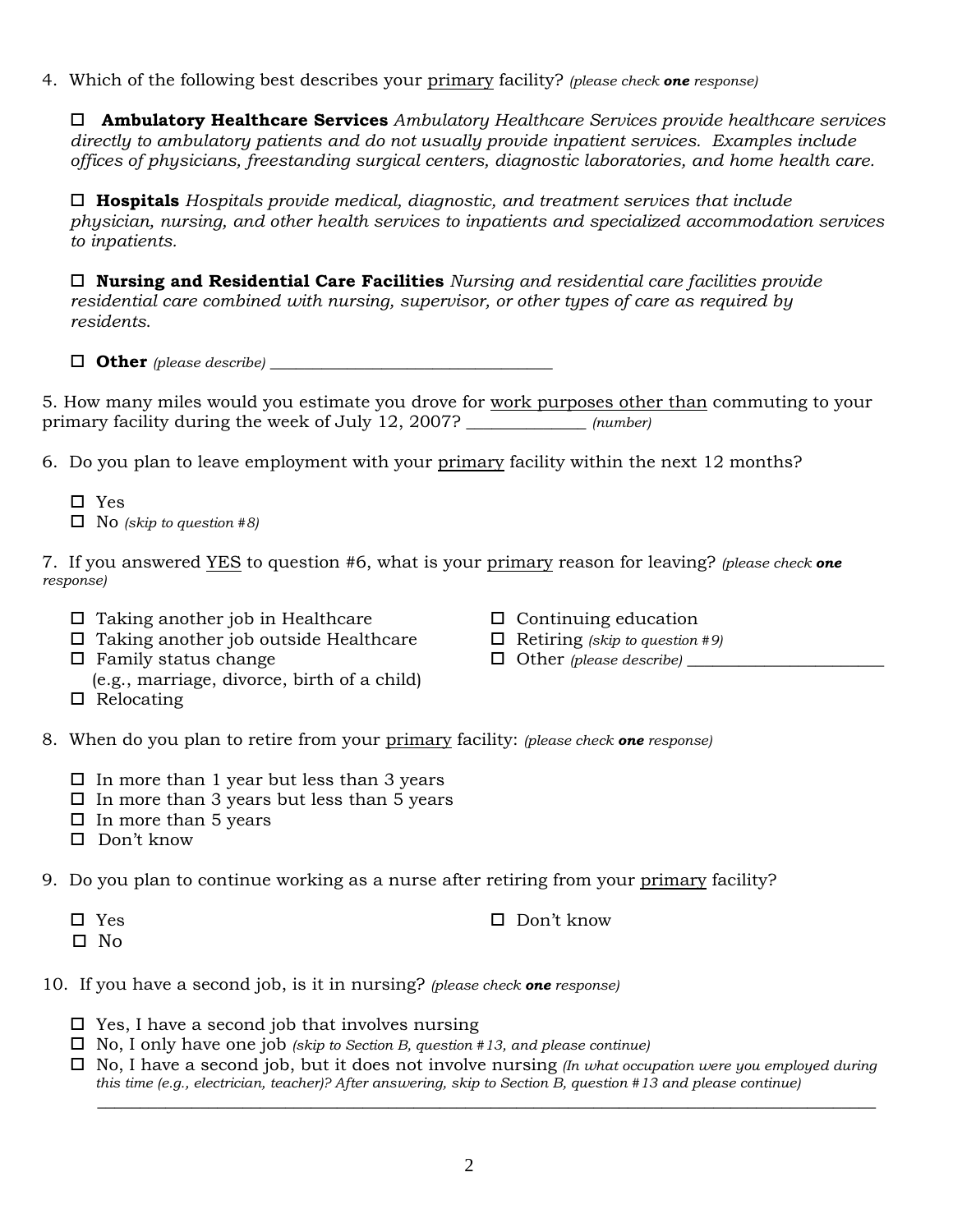11. Which of the following best describes the position title of your secondary nursing job? *(please check one response)*

- □ Direct Patient Care 
→ □ Nurse Educator
- Administration/Management Infection Control
- □ Quality Assurance/Risk Manager □ Researcher/Consultant
- $\Box$  Case Manager/Utilization Review  $\Box$  Nurse Practitioner
- $\Box$  Other (*please describe*)
- 
- 
- 
- 

12. Which of the following best describes your secondary work environment? *(please see definitions in question #4 and check one response)*

- Ambulatory Healthcare Services
- $\Box$  Hospitals
- □ Nursing and Residential Care Facilities
- $\Box$  Other *(please describe)*

### **B. Shiftwork and Overtime Experiences:**

13. What is the length of your typical scheduled shift at your primary job? *(please check one response)*

- □ 8 hours
- $\Box$  12 hours
- $\square$  Both
- Other *(please describe)*\_\_\_\_\_\_\_\_\_\_\_\_\_\_\_\_\_\_\_\_\_\_\_\_\_\_\_\_\_\_\_\_\_\_\_\_\_\_\_\_\_\_

14. Do you have an on-call requirement for your primary job?

- Yes
- No *(please skip to question #16)*

15. During the week of July 12, 2007, did you work on-call time and why? *(please check all that apply)* 

- $\Box$  I did not work on-call time
- $\Box$  I was called in for a single procedure
- $\square$  I was called in for an entire shift
- Other *(please describe)*\_\_\_\_\_\_\_\_\_\_\_\_\_\_\_\_\_\_\_\_\_\_\_\_\_\_\_\_\_\_\_\_\_\_\_\_

16. During the week of July 12, 2007, did you have unscheduled shift changes from your regularly scheduled shift at the request or direction of your supervisor? *(please check one response)*

- $\square$  No
- □ Yes, once
- □ Yes, twice
- Other *(please describe)*\_\_\_\_\_\_\_\_\_\_\_\_\_\_\_\_\_\_\_\_\_\_\_\_\_\_\_\_\_\_\_\_\_\_\_\_\_\_\_\_\_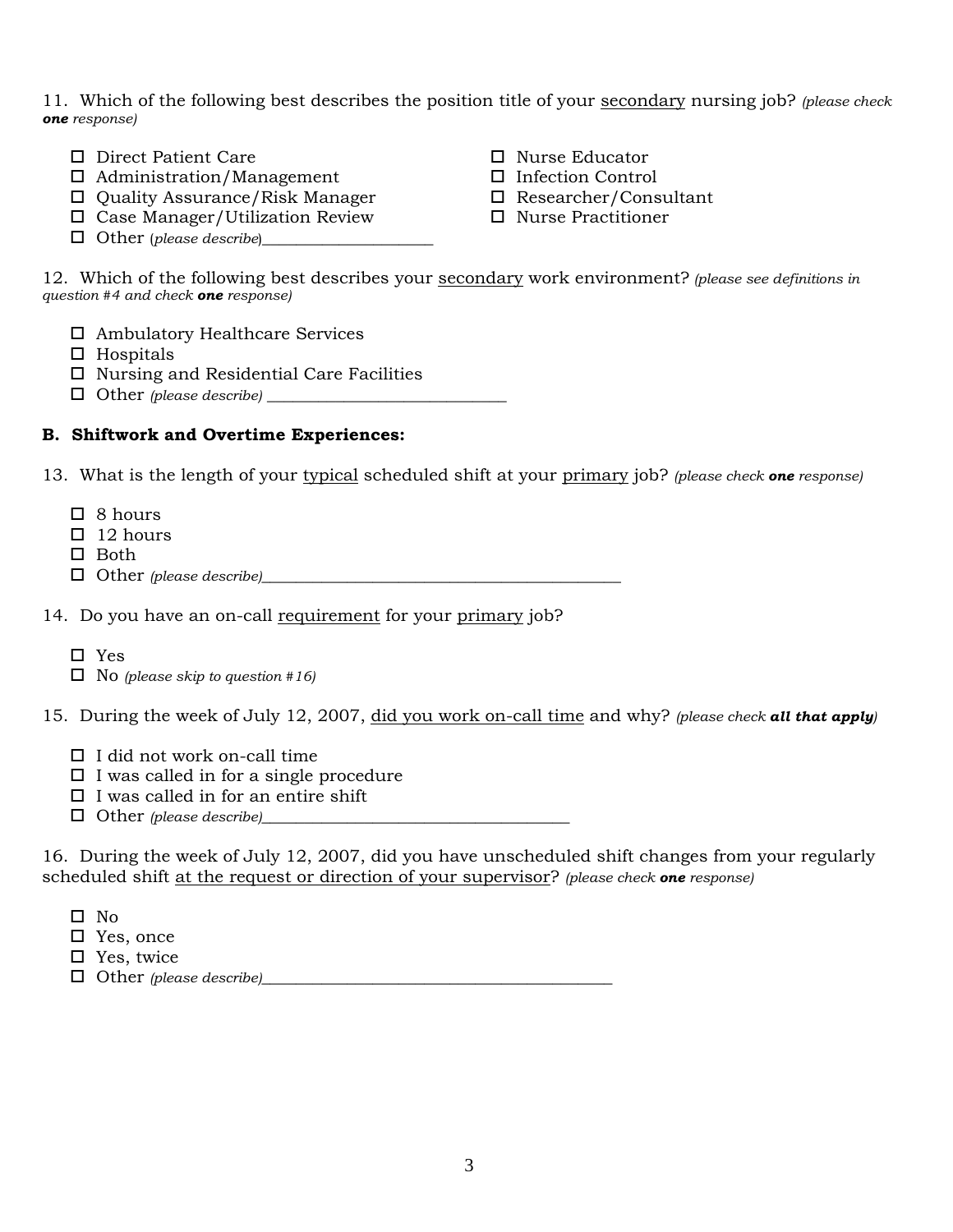### 17. Which of the following best describes why you worked extra hours? *(please check one response)*

- $\square$  I wanted to help out when the unit was busy or understaffed
- $\square$  I wanted extra money
- $\Box$  I wanted time off on another day
- $\Box$  I felt pressured by manager, supervisor, or other staff
- $\square$  I was required (mandated) to work
- Other *(please describe)*\_\_\_\_\_\_\_\_\_\_\_\_\_\_\_\_\_\_\_\_\_\_\_\_\_\_\_\_\_\_\_\_\_\_\_\_\_

18. In the past year, has the amount of mandatory unscheduled overtime required of you: *(please check one response)*

- □ Increased
- $\square$  Remained about the same
- □ Decreased
- $\Box$  Not applicable

19. Do you think that overtime hours are fairly assigned in your primary facility?

- Yes
- $\square$  No

### **C. The following questions apply to your primary facility.**

Using the provided scale of 1 to 5 where **1 means very dissatisfied** and **5 means very satisfied**, please circle the response that best describes how you feel about each of the following statements.

|     | $1 =$ Very Dissatisfied 2 = Dissatisfied 3 = Neither Satisfied nor Dissatisfied 4 = Satisfied |   |                | 5= Very Satisfied NA= Not Applicable |                |   |           |
|-----|-----------------------------------------------------------------------------------------------|---|----------------|--------------------------------------|----------------|---|-----------|
| 20. | Overall satisfaction                                                                          |   | 2              | 3                                    | 4              | 5 | NA        |
| 21. | Your current base salary                                                                      |   | 2              | 3                                    | 4              | 5 | NA        |
| 22. | Salary range for your position                                                                | l | $\overline{2}$ | 3                                    | 4              | 5 | NA        |
| 23. | Employee benefits                                                                             | 1 | $\overline{2}$ | 3                                    | 4              | 5 | NA        |
| 24. | Skill of RNs where you work                                                                   |   | $\overline{2}$ | 3                                    | $\overline{4}$ | 5 | NA        |
| 25. | Adequacy of RN staffing where you work                                                        |   | $\overline{2}$ | 3                                    | 4              | 5 | NA        |
| 26. | Adequacy of clerical support services                                                         |   | $\overline{2}$ | 3                                    | 4              | 5 | NA        |
| 27. | Non-nursing tasks required of you (e.g.,<br>housekeeping, lab)                                | 1 | $\overline{2}$ | 3                                    | 4              | 5 | NA        |
| 28. | Amount of paperwork required                                                                  | 1 | $\overline{2}$ | 3                                    | $\overline{4}$ | 5 | NA        |
| 29. | Physical work environment                                                                     |   | $\overline{2}$ | 3                                    | 4              | 5 | <b>NA</b> |
| 30. | Level of personal safety at the facility where you<br>work                                    | 1 | $\overline{2}$ | 3                                    | 4              | 5 | NA        |
| 31. | Work schedule                                                                                 | 1 | $\overline{2}$ | 3                                    | 4              | 5 | NA        |
| 32. | The amount of overtime assigned to you at your<br>primary place of employment                 | 1 | $\overline{2}$ | 3                                    | 4              | 5 | NA        |
| 33. | Job security                                                                                  | 1 | $\overline{2}$ | 3                                    | 4              | 5 | NA        |
| 34. | Opportunities for advancement                                                                 | 1 | 2              | 3                                    | 4              | 5 | NA        |
| 35. | Support from nurses with whom you work                                                        |   | 2              | 3                                    | 4              | 5 | NA        |
| 36. | Support from your nursing administration                                                      |   | $\overline{2}$ | 3                                    | 4              | 5 | <b>NA</b> |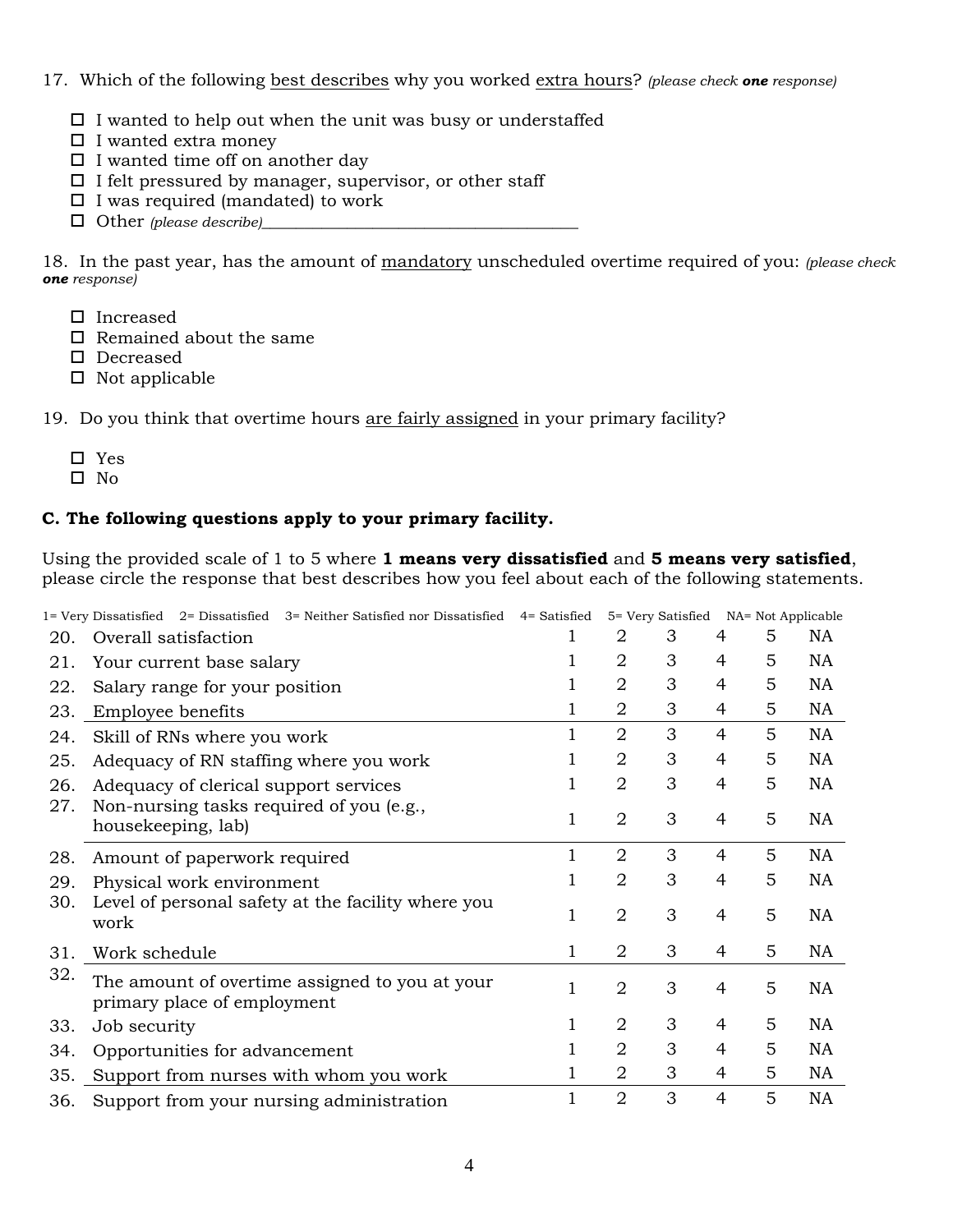|     | <b>Section C Continued:</b>                                                |              |   |                   |   |                    |           |  |
|-----|----------------------------------------------------------------------------|--------------|---|-------------------|---|--------------------|-----------|--|
|     | 1= Very Dissatisfied 2= Dissatisfied 3= Neither Satisfied nor Dissatisfied | 4= Satisfied |   | 5= Very Satisfied |   | NA= Not Applicable |           |  |
| 37. | Interactions with physicians                                               |              | 2 | З                 | 4 | 5                  | <b>NA</b> |  |
| 38. | Interactions with other non-nursing staff                                  |              | 2 | 3                 | 4 | 5                  | <b>NA</b> |  |
| 39. | Interactions with traveling agency staff                                   |              | 2 | 3                 | 4 | 5                  | <b>NA</b> |  |
| 40. | Interaction with patients                                                  |              | 2 | 3                 | 4 | 5                  | NA        |  |
| 41. | Time available for patient education                                       |              | 2 | 3                 | 4 | 5                  | <b>NA</b> |  |
| 42. | Involvement in policy and management decisions                             |              | 2 | 3                 | 4 | 5                  | <b>NA</b> |  |
| 43. | Opportunities to use your skills                                           |              | 2 | 3                 | 4 | 5                  | <b>NA</b> |  |
|     | 44. Opportunities to learn new skills                                      |              | 2 | 3                 | 4 | 5                  | <b>NA</b> |  |
| 45. | Opportunities for continuing education                                     |              | 2 | 3                 | 4 | 5                  | <b>NA</b> |  |
| 46. | Quality of patient care where you work                                     |              | 2 | 3                 | 4 | 5                  | <b>NA</b> |  |
| 47. | Feeling that your work is important                                        |              | 2 | 3                 | 4 | 5                  | <b>NA</b> |  |
| 48. | Other (please describe)                                                    |              | 2 | 3                 | 4 | 5                  | <b>NA</b> |  |
|     |                                                                            |              |   |                   |   |                    |           |  |

### **D**. **Now we would like your views on the profession of nursing.**

Using the provided scale of 1 to 5 where **1 means you strongly disagree** and **5 means you strongly agree**, please circle the response that best describes how you feel about each of the following statements.

|     | 3=Neither Agree nor Disagree<br>1= Strongly Disagree<br>$2$ =Disagree | $4 = \text{Agree}$ | 5= Strongly Agree        |                | DK=Don't Know  |      |  |
|-----|-----------------------------------------------------------------------|--------------------|--------------------------|----------------|----------------|------|--|
| 49. | Generally speaking, I am very satisfied with<br>nursing               |                    | $\overline{\phantom{a}}$ | 4              |                | - DK |  |
| 51. | 50. I frequently think of quitting nursing                            |                    | $\overline{\mathbf{3}}$  | 4              | 5 <sup>7</sup> | - DK |  |
|     | I am generally satisfied with the kind of work I do<br>in nursing     |                    | 2 3                      | $\overline{4}$ | $5 -$          | – DK |  |
| 52. | Most people on this job are satisfied with nursing                    |                    | 3                        | 4              | $5 -$          | - DK |  |
|     | 53. People on this job often think of quitting nursing                |                    | 3                        | 4              | 5.             | DK   |  |

54. Which of the following statements best describe why you would leave nursing all together? *(please choose up to 4 statements that are most important to you)*

- 
- $\square$  I would not leave nursing  $\square$  Feel overworked  $\square$  Feel burned out from nursing  $\square$  Concerned with
- $\Box$  Feel unsupported as a nurse  $\Box$  Need more autonomy
- $\Box$  Concerned with the quality of care  $\Box$  Need more respect
- $\Box$  Better salary available outside nursing  $\Box$  Plan to retire
- 
- $\Box$  Better advancement opportunities nursing available outside nursing  $\square$  Concerned with injury to self
- $\Box$  Concerned with delegation to unlicensed  $\Box$  Seek more challenging work assistive personnel  $\Box$  Other *(please describe)*
- 
- $\Box$  Concerned with injury to patients
- 
- 
- 
- $\Box$  Better management support  $\Box$  Better work schedules available outside
	-
	-
	-

# **E. Next we would like to learn about your situation and your community.**

55. Where did you last attend high school? \_\_\_\_\_\_\_\_\_\_\_\_\_\_\_\_\_\_\_\_\_\_\_\_\_\_\_\_\_\_\_\_*(city/state)*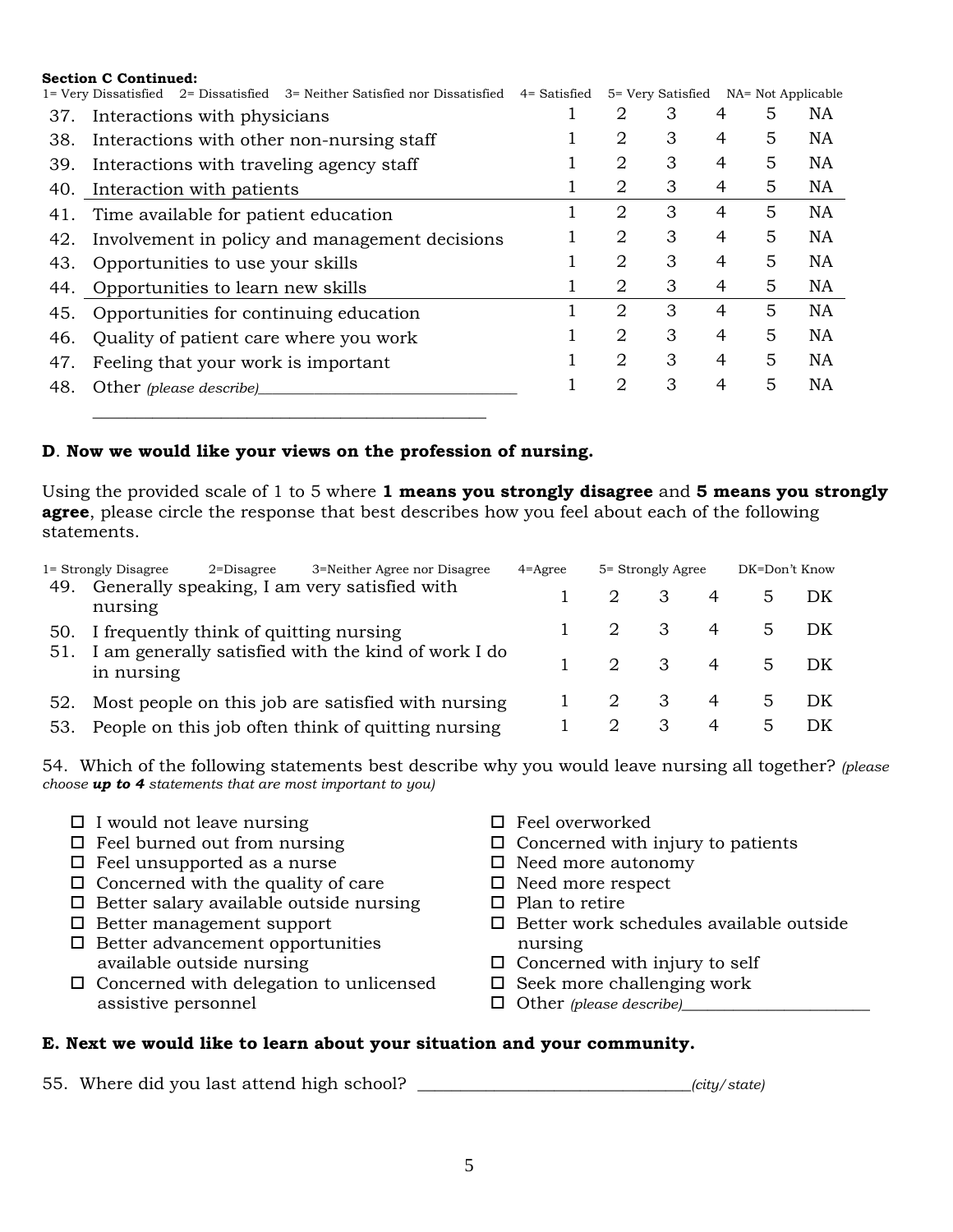56. To the best of your recollection, what was the date you began your college education to become a nurse? \_\_\_\_\_\_\_\_\_\_\_\_\_\_\_\_\_\_\_\_\_*(mm/yyyy)*

57. What was the date you first received your nursing license? LPN: \_\_\_\_\_\_\_\_\_\_\_\_\_\_\_\_\_\_ *(mm/yyyy)* 

RN: \_\_\_\_\_\_\_\_\_\_\_\_\_\_\_\_\_\_ *(mm/yyyy)*

58. What is your marital status? *(Please check one response; for all responses other than married or cohabitating skip to question #63)* 

| $\Box$ Married or cohabitating | □ Divorced     |
|--------------------------------|----------------|
| $\Box$ Single                  | $\Box$ Widowed |

59. What is the highest level of education your spouse or partner has completed? *(please check one response)*

- $\square$  Less than high school
- $\Box$  High school graduate (includes equivalency)
- $\square$  Some college or associate's degree
- $\Box$  Bachelor's degree
- $\Box$  Graduate or professional degree
- Other *(please describe)*:\_\_\_\_\_\_\_\_\_\_\_\_\_\_\_\_\_\_\_\_\_\_

60. Was your spouse or partner employed during the week of July 12, 2007?

- □ Yes
- No *(skip to question #63)*

61. In what occupation was your spouse or partner employed during this time (e.g., electrician, teacher)?

 $\frac{1}{\sqrt{2}}$  ,  $\frac{1}{\sqrt{2}}$  ,  $\frac{1}{\sqrt{2}}$  ,  $\frac{1}{\sqrt{2}}$  ,  $\frac{1}{\sqrt{2}}$  ,  $\frac{1}{\sqrt{2}}$  ,  $\frac{1}{\sqrt{2}}$  ,  $\frac{1}{\sqrt{2}}$  ,  $\frac{1}{\sqrt{2}}$  ,  $\frac{1}{\sqrt{2}}$  ,  $\frac{1}{\sqrt{2}}$  ,  $\frac{1}{\sqrt{2}}$  ,  $\frac{1}{\sqrt{2}}$  ,  $\frac{1}{\sqrt{2}}$  ,  $\frac{1}{\sqrt{2}}$ 

 $\frac{1}{\sqrt{2}}$  ,  $\frac{1}{\sqrt{2}}$  ,  $\frac{1}{\sqrt{2}}$  ,  $\frac{1}{\sqrt{2}}$  ,  $\frac{1}{\sqrt{2}}$  ,  $\frac{1}{\sqrt{2}}$  ,  $\frac{1}{\sqrt{2}}$  ,  $\frac{1}{\sqrt{2}}$  ,  $\frac{1}{\sqrt{2}}$  ,  $\frac{1}{\sqrt{2}}$  ,  $\frac{1}{\sqrt{2}}$  ,  $\frac{1}{\sqrt{2}}$  ,  $\frac{1}{\sqrt{2}}$  ,  $\frac{1}{\sqrt{2}}$  ,  $\frac{1}{\sqrt{2}}$ 

62. What were this person's most important work activities or duties?

63. Please enter the number of dependents under 25 living in your household for each of the following categories:

\_\_\_\_\_\_Less than 6 years old

\_\_\_\_\_\_6 to 12 years old

\_\_\_\_\_\_13-18 years old

\_\_\_\_\_\_19-24 years old

\_\_\_\_\_\_I do not have any dependents under 25 years old living in my household

64. Do you provide care for your parents or your spouse/partner's parents?

- Yes
- $\square$  No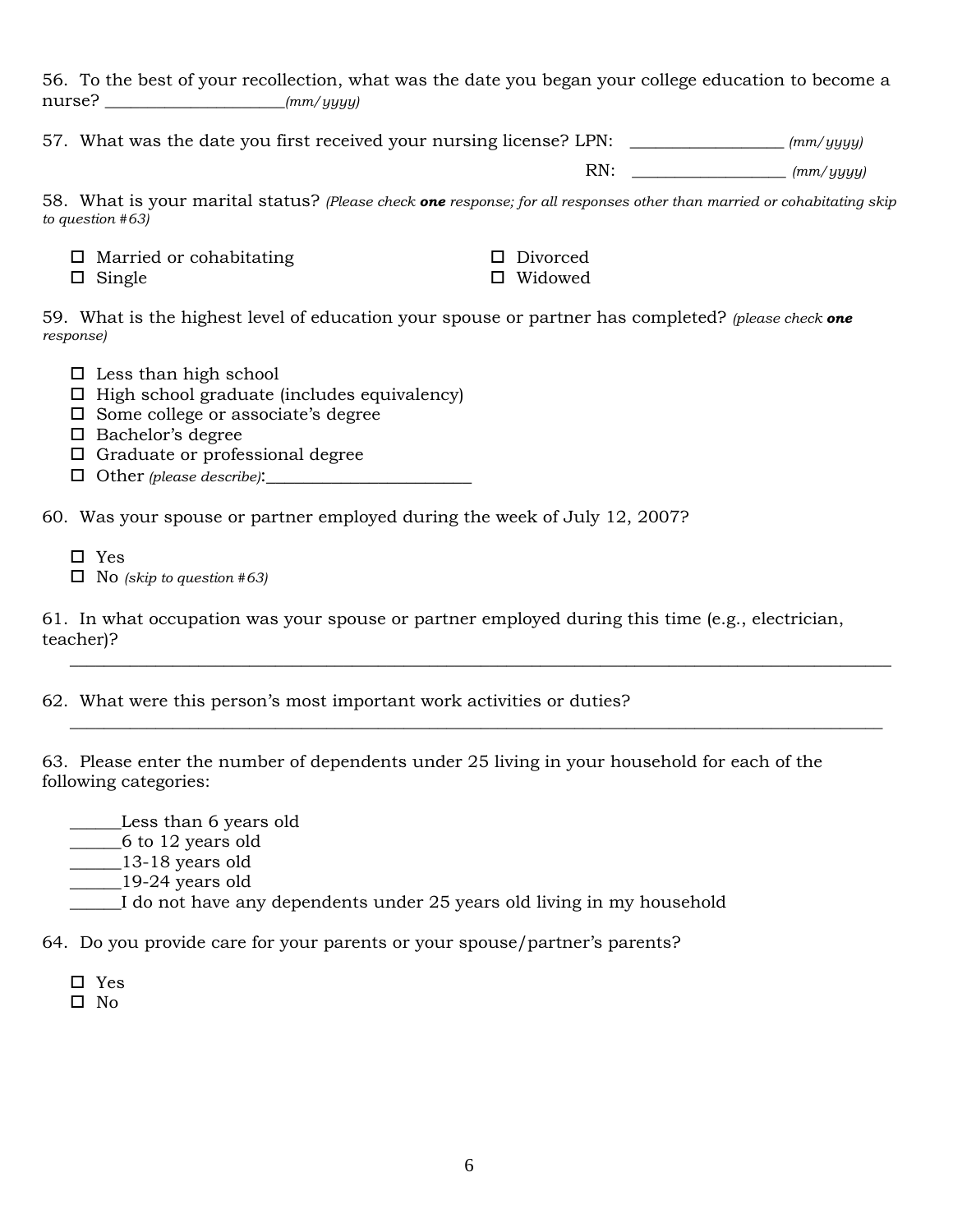65. a. For the week of July 12, 2007, what was your base rate of pay in your primary job? *(please check one response. If you were retired or not working during this time, please skip to question #66)* 

\$\_\_\_\_\_\_\_\_\_\_\_\_\_\_\_\_\_ per □ Hour Week  $\Box$  2 Weeks

\_\_\_\_\_\_\_\_\_\_\_\_\_\_\_\_\_

- □ Month
- Other *(please specify):*

 b. How many hours did you work at your primary job during the week of July 12, 2007? \_\_\_\_\_\_\_\_\_\_\_\_\_\_\_\_\_\_\_\_\_\_\_\_ *(number)*

66. What was the total pre-tax income in your household in the past 12 months? *(Please check one response)* 

- $\Box$  Less than \$20,000  $\Box$  \$70,000 to \$79,999
- $\Box$  \$20,000 to \$29,999  $\Box$  \$80,000 to \$99,999
- $\Box$  \$30,000 to \$39,999  $\Box$  \$100,000 to \$124,999
- 
- 
- $\Box$  \$60,000 to \$69,999  $\Box$  \$200,000 or more

 $\Box$  \$40,000 to \$49,999  $\Box$  \$125,000 to \$149,999  $\Box$  \$50,000 to \$59,999  $\Box$  \$150,000 to \$199,999

67. How many years have you lived in your current community?

68. Of the following reasons, which one best describes why you live in your current community: *(please check one response)*

- 
- □ Proximity to school or work amenities
- 
- $\Box$  Cost of living/affordable housing  $\Box$  Proximity to family
- Other *(please describe)* \_\_\_\_\_\_\_\_\_\_\_\_
- Existing job Proximity to cultural
	-
- $\Box$  Spouse or partner's job  $\Box$  Proximity to natural amenities
	-

69. a. How much do you agree or disagree with the following statement: "I am tied to this community and cannot leave." *(please check one response)*

- $\Box$  Strongly agree
- Agree
- $\Box$  Neither agree nor disagree
- D Disagree
- $\Box$  Strongly disagree

70. b. What is the reason for your answer?

The following questions apply to the community you currently live in. Using the provided scale of 1 to 5 where **1 means very dissatisfied** and **5 means very satisfied**, please circle the response that best describes how you feel about each of the following statements.

 $\overline{\phantom{a}}$  , and the contribution of the contribution of the contribution of the contribution of the contribution of the contribution of the contribution of the contribution of the contribution of the contribution of the

|                         |                            | 1=Very Dissatisfied 2= Dissatisfied 3=Neither Satisfied nor Dissatisfied 4=Satisfied 5=Very Satisfied DK=Don't Know |  |  |                          |  |
|-------------------------|----------------------------|---------------------------------------------------------------------------------------------------------------------|--|--|--------------------------|--|
|                         | 71. Economic opportunities |                                                                                                                     |  |  | 1 2 3 4 5 DK             |  |
| 72. Proximity to family |                            |                                                                                                                     |  |  | $1 \t2 \t3 \t4 \t5 \tDK$ |  |